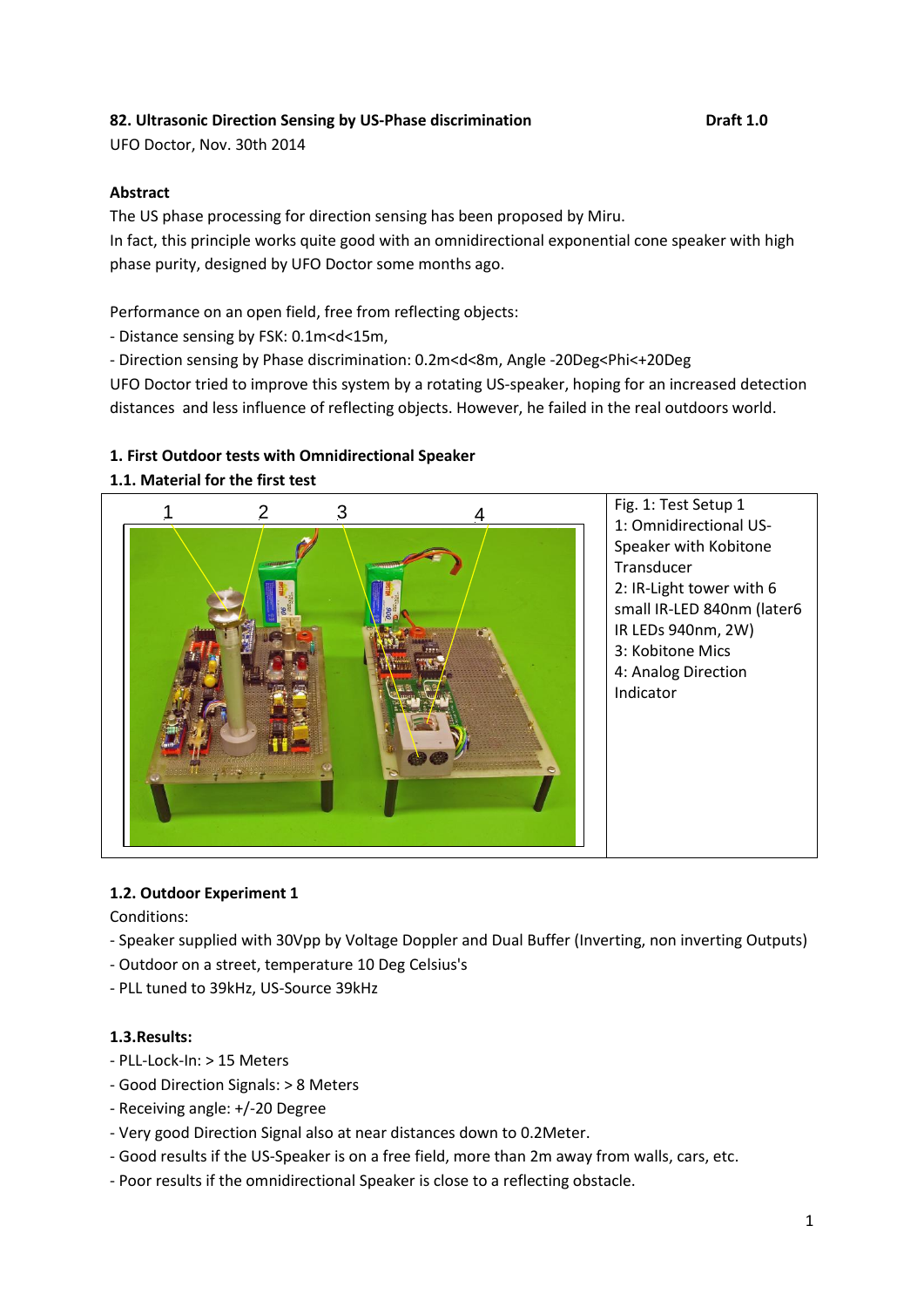#### **2. Second test with Unidirectional Speaker**

#### **2.1. Material for the second test**



#### **2.2. Outdoor Experiment 2**

Conditions:

- Speaker supplied with 30Vpp by Voltage Doppler and Dual Buffer (Inverting, non inverting Outputs)
- Outdoor on a street, temperature 10 Deg Celsius's
- PLL tuned to 39kHz, US-Source 39kHz
- IMPORTANT: Speaker directed to the receiver!

#### **2.3. Results :**

- PLL-Lock-In: max distance >30 Meters!
- Good Direction Signals: > 15 Meters!
- Receiving angle: +/-20 Degree
- Very good Direction Signal also at near distances down to 0.2Meter
- IMPORTANT: No negative effect of near-by reflective obstacles close to the US transmitter

#### **2.4. Preliminary Conclusion**

US-Speaker, directed to the receiver, and receiver directed to the transmitter works fine. For omnidirectional operation sequential switched Speakers 0, 45,90 Deg, etc. might be a solution. The receiver, of course, should be turned to the transmitter for US capture.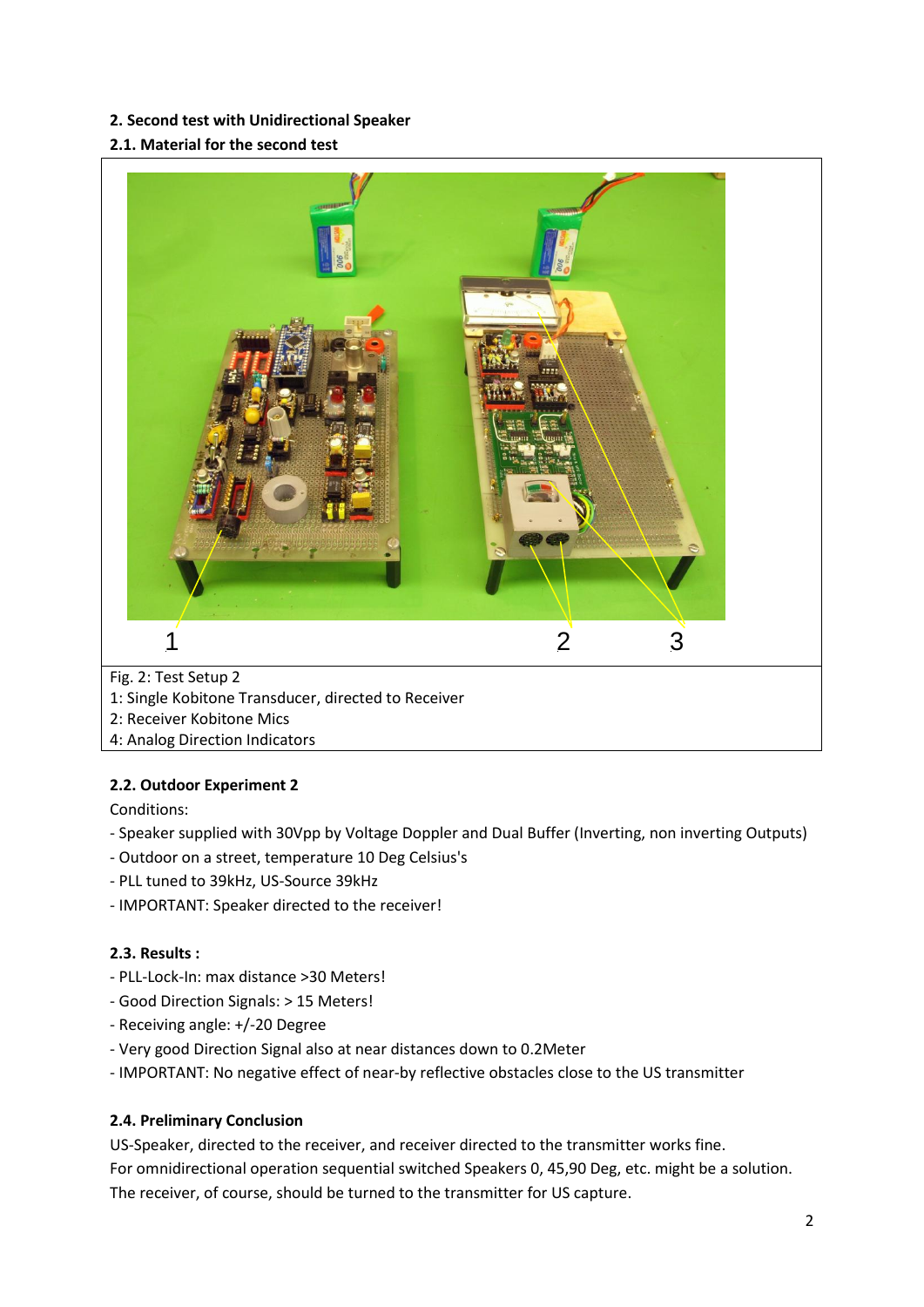## **3. Indoor Experiment: Jitter by moving persons near the Omnidirectional Speaker** Conditions:

- Laboratory room 5x4m with many obstacles such as machinery, work bench. etc
- Distance US-Speaker-Mic: 2.5m

- One Person approaching to Speaker and/or Mics (not in between Speaker-Mic!)





Comment:

A small laboratory room is not representative for outdoor conditions, but this experiment shows clearly the benefit of on single US-Speaker directed to the receiving Mics!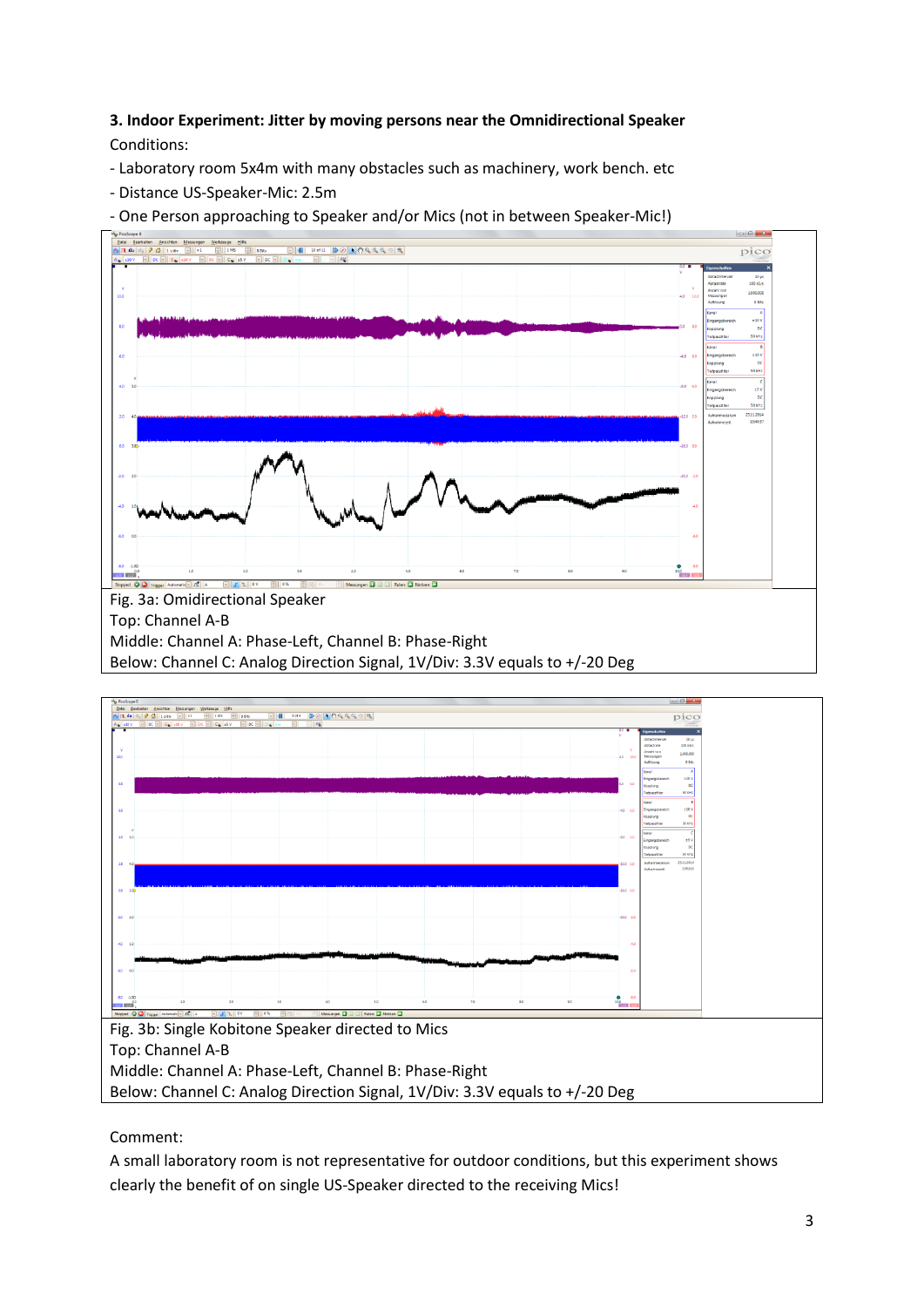### **4. Outdoors Experiment on an almost empty parking lot, 30x20m**

# **4.1. Test Situation**



#### **4.2. Results with Omnidirectional Speaker**

1. Optimal conditions: distance to car >2m, no moving person nearby:

Lock-in Range > 30 m, Good Direction Signals > 20m

2. Mama Duck a < 1m to car:

Lock-in Range <20 m, Good direction Signals < 3m, heavy influence of a moving person nearby

# **4.3. Results with Unidirectional Speaker**

1. Optimal conditions: Speaker directed to Baby, distance to car a>2m, no moving persons:

Lock-in Range >> 30 m, Good direction Signals >> 20m

2. Mama Duck a < 1m to car:

Lock-in Range > 30 m, Good direction Signals > 20m, no influence of a moving person near by

3. Angle of US-reception > 45 deg, Baby sideward's, but looking to Mama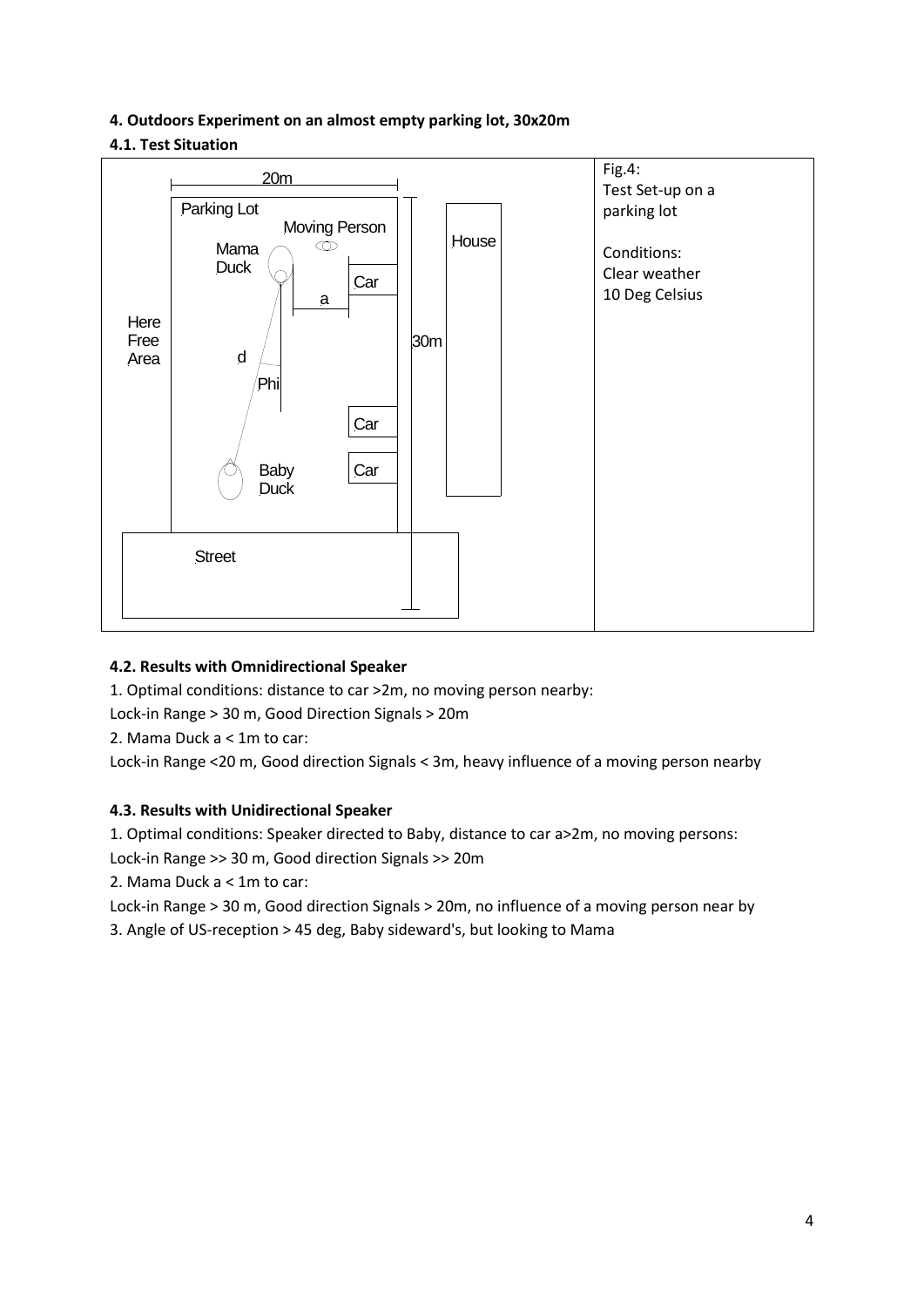**5. Experiments with Rotating Unidirectional Speaker**



# **5.1. Indoor Experiments**

- Laboratory room 5x4m with many obstacles such as machinery, work bench. etc
- Rotating exponential horn
- Distance US-Speaker-Mic: 2.5m
- Start with Speaker and Mic in-line, when rotation of the speaker with about 180 Deg/sec



Comment:

Quite good direction signals if speaker is turned towards the receiver, but must be synchronized and processed with the received US maximum intensity, which is not as easy to discriminate!

# **5.2. Outdoor Experiments**

- The Speaker rotation speed should be less than 60 rpm, since the PLL losses the track if the Speaker is not in line with the receiving Mic
- The Speaker rotation speed is limited by the time for the decline of the reverberations, too
- Lock-in Range >20 m, Good Direction Signals >8m (but needs to be processed!)

#### **5.3. Preliminary Conclusion**

A rotating US-Speaker is not good in practice! Keep the omnidirectional Speaker!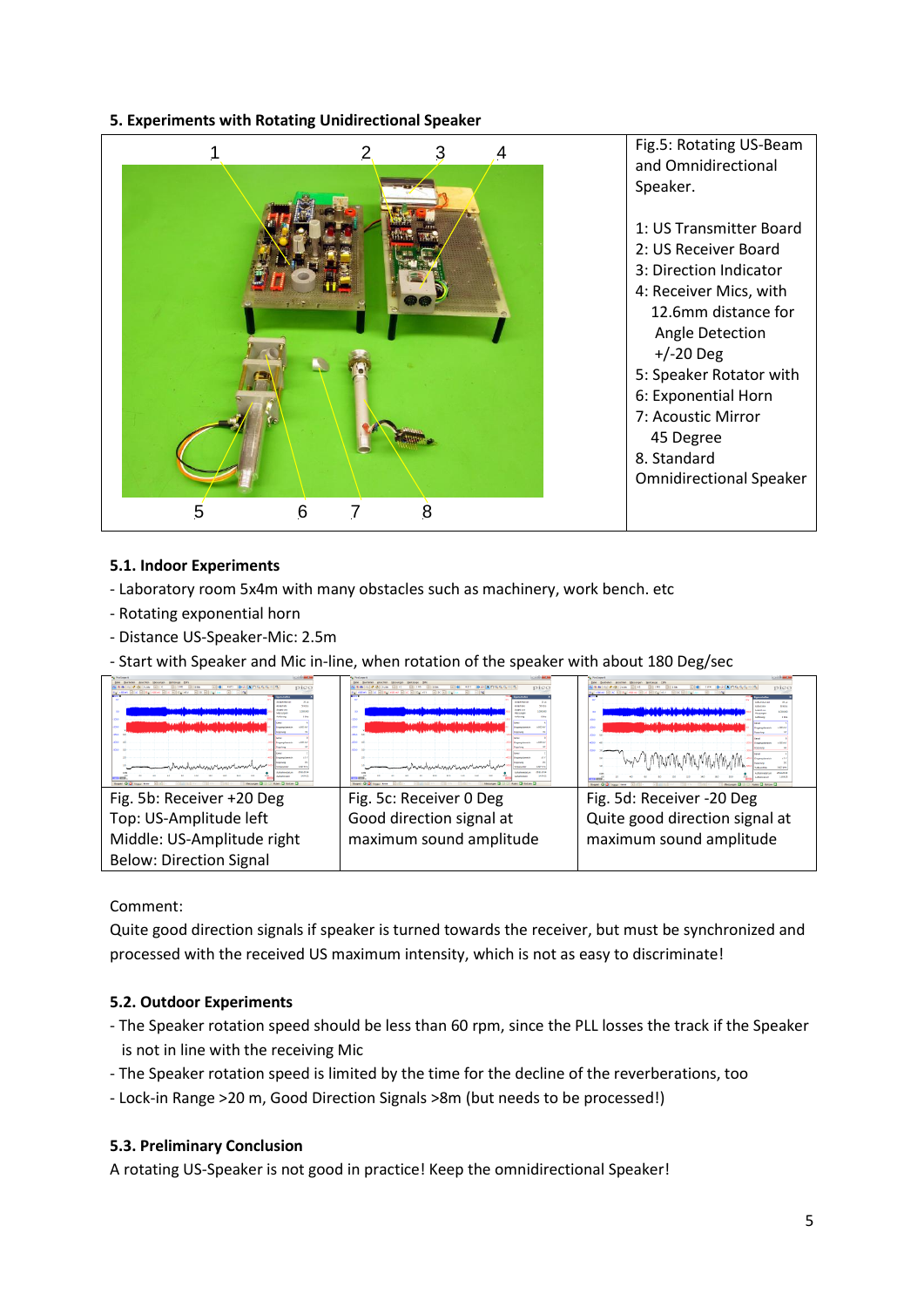# **6. Circuits and drawing of the mechanical parts**

## 6.1. Circuit 39kHz Transmitter